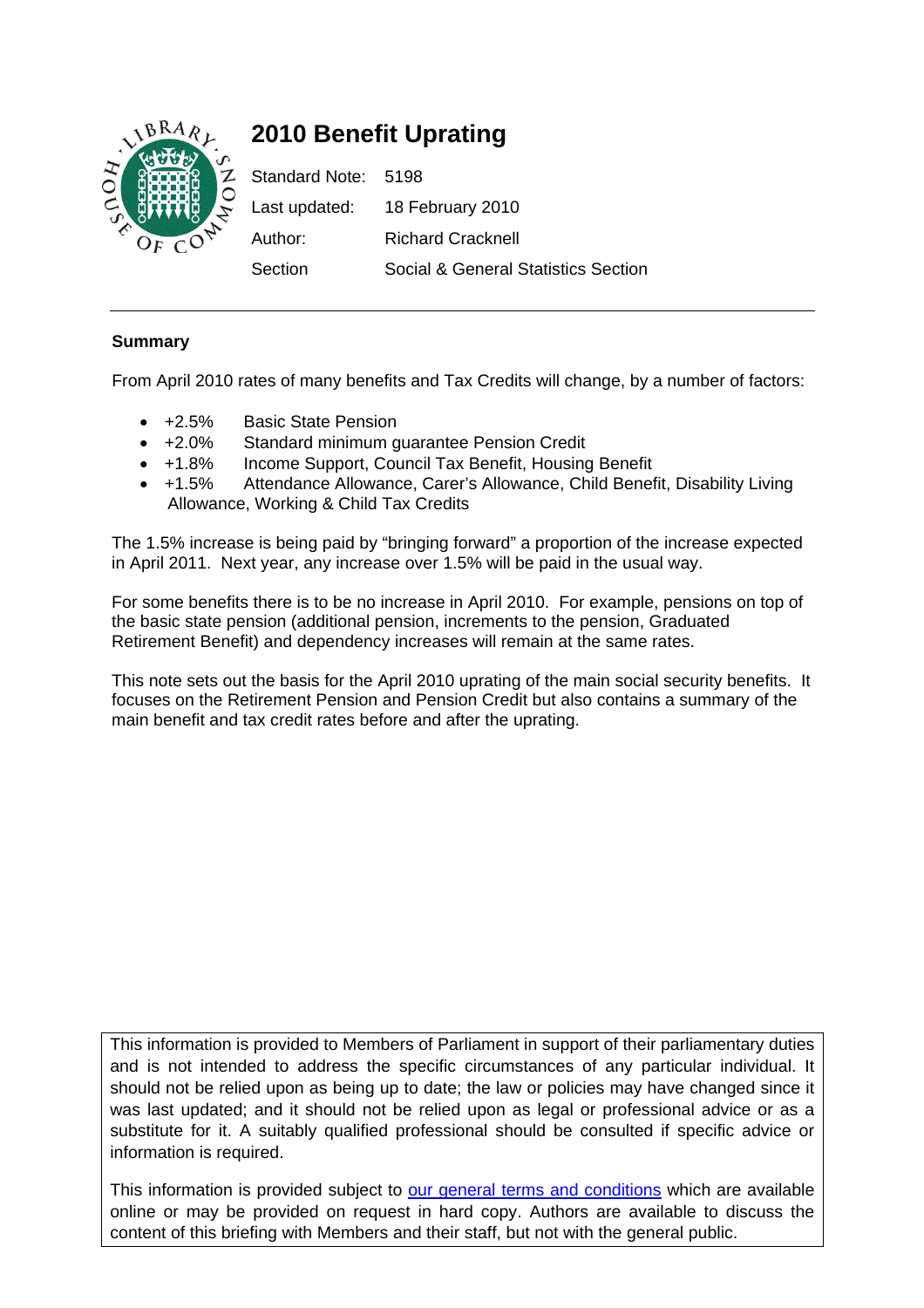# **Contents**

| 1 | <b>Benefits</b> |                                                                          |                |  |  |  |
|---|-----------------|--------------------------------------------------------------------------|----------------|--|--|--|
|   | 1.1             | Introduction                                                             | 3              |  |  |  |
|   | 1.2             | <b>Retirement Pension</b>                                                | 4              |  |  |  |
|   |                 | Table 1 Basic state pension 1997 to 2010                                 | 4              |  |  |  |
|   | 1.3             | Minimum Income Guarantee/Pension Credit                                  | 4              |  |  |  |
|   |                 | Table 2 Income Support/Minimum Income/Pension Credit Guarantee - 1997 to |                |  |  |  |
|   |                 | 2010                                                                     | 5              |  |  |  |
|   |                 | <b>Savings Credit</b>                                                    | 5              |  |  |  |
|   | 1.4             | <b>Child Benefit</b>                                                     | 6              |  |  |  |
|   | 1.5             | Incapacity Benefit / ESA                                                 | 6              |  |  |  |
|   |                 | Table 3 Social Security Benefit rates 2010-11                            | $\overline{7}$ |  |  |  |
| 2 |                 | <b>Tax Credits</b>                                                       | 8              |  |  |  |
|   |                 | Table 4 Working and Child Tax Credits rates                              | 8              |  |  |  |
| 3 | <b>Links</b>    |                                                                          |                |  |  |  |
|   | 3.1             | Earlier notes:                                                           | 9              |  |  |  |
| 4 |                 | <b>Uprating Policy</b>                                                   | 10             |  |  |  |
|   | 4.1             | Benefits with statutory requirement for uprating                         | 10             |  |  |  |
|   | 4.2             | Benefits without a statutory requirement for uprating                    | 10             |  |  |  |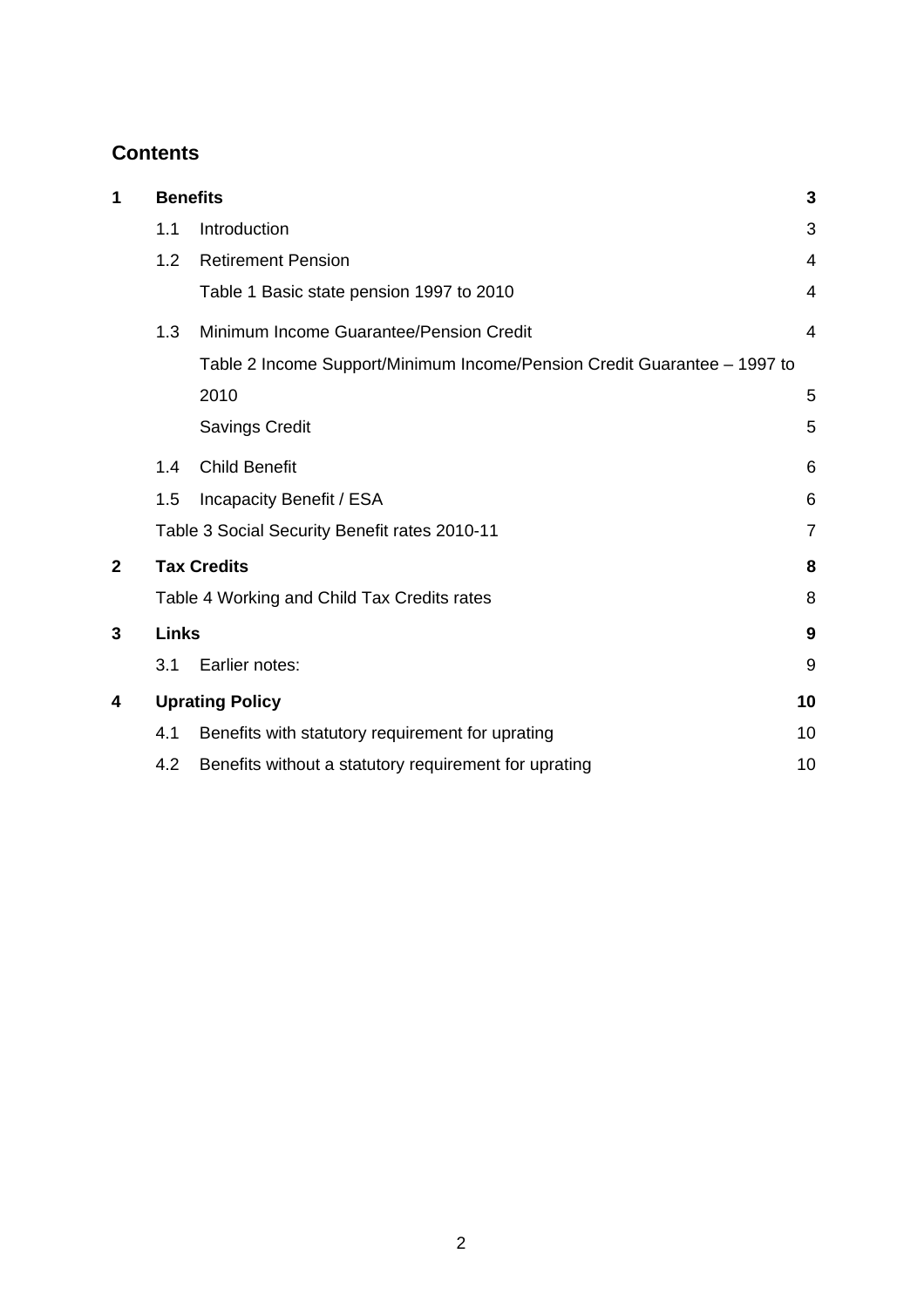## <span id="page-2-0"></span>**1 Benefits**

### **1.1 Introduction**

The uprating of social security benefits from April 2010 is based on inflation in the year to September 2009. On the usual basis, this means that many state benefits such as Attendance Allowance, Child Benefit, and Disability Living Allowance would be uprated by the increase in the RPI in the 12 months to September 2009 and means tested benefits by the increase in the "Rossi" index $1$  over the same period.

The Government is required to increase the rates for the guarantee part of Pension Credit in line with earnings, which is usually more than if they had been linked to prices.

This year the relevant factors are:

| Change in RPI 12 months to September 2009                    | $-1.4\%$ |
|--------------------------------------------------------------|----------|
| Change in Rossi 12 months to September 2009                  | 1.8%     |
| Change in average earnings index 12 months to July 2009 $^2$ | $1.8\%$  |

The September RPI is also used in the formula governing the basic state pension, which was set out in the 2004 Budget Report. This specified that the basic state pension will continue to rise each April by 2.5 per cent or the increase in the retail prices index for the previous September, whichever is higher. With a 1.4% fall in the September 2009 RPI on 12 months earlier the 2.5% minimum basic pension increase will be used.

For other benefits the statutory link is such that it is possible only to increase benefits, even if the RPI falls (as it has done this year) it is not possible within the current statutory framework for benefit rates to be decreased. This year, some of these benefits are staying the same in cash terms, however, others which are normally uprated in line with the RPI are being increased by 1.5%. Where this happens, it is being done by "bringing forward" a proportion of the increase that is expected in April 2011. In April 2011 rates will be increased by the remaining amount necessary to make up the difference from the increase in the September 2010 RPI and 1.5%. Benefits covered by this provision include: Attendance Allowance, Carer's Allowance and Disability Living Allowance.

**Mr. Flynn:** To ask the Secretary of State for Social Security what methods he uses to measure the annual increase in earnings for the purpose of uprating the minimum income guarantee. [124393]

**Mr. Bayley:** In line with the Government's commitment to provide security in retirement for the poorest pensioners, the minimum income guarantee has been increased by 4.6 per cent., in line with the increase in average earnings. This measure of earnings growth reflects the 12-month headline rate and is based on a three-month average up to July 1999, published in The Stationery Office's "Monthly Digest of Statistics".

#### HC Deb 6.6.2000 c223W

The indicator used in the Monthly Digest is the annual percentage change in the 3-month average earnings index for the whole economy (ONS Series Reference LNNC). This is seasonally adjusted and includes bonuses.

<span id="page-2-2"></span><span id="page-2-1"></span><sup>&</sup>lt;sup>1</sup> RPI less certain housing costs, namely less rents, mortgage interest payments, council tax and depreciation  $\frac{2}{3}$  there is no statutory definition of exactly how carnings growth is to be monoured. Uprating provisi <sup>2</sup> there is no statutory definition of exactly how earnings growth is to be measured. Uprating provisions allow to the Secretary of State to determine how much prices and earnings have risen over the last year in "in such manner as he sees fit, the basis of earnings uprating for the Minimum Income Guarantee was set out in 2000 as follows: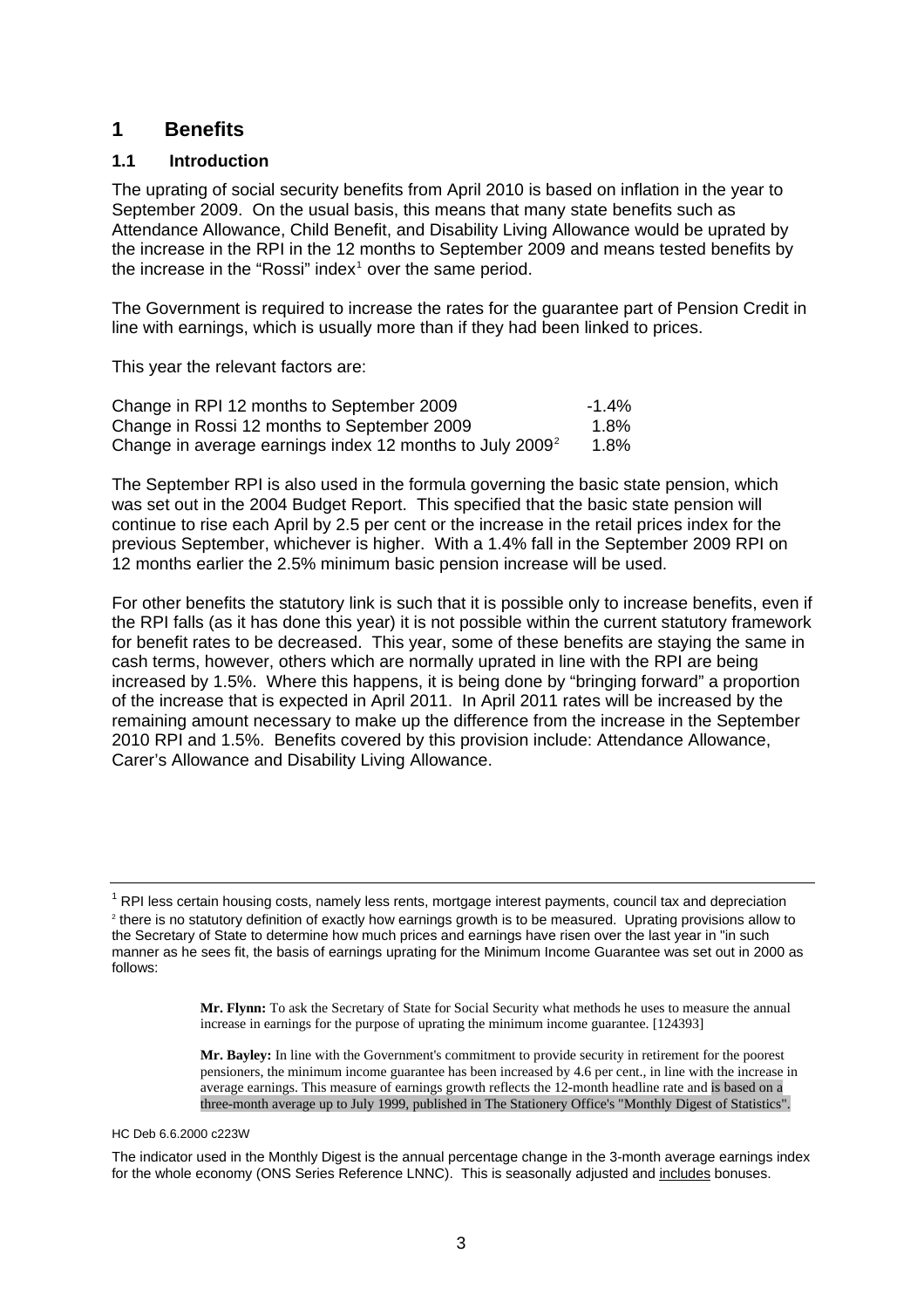#### <span id="page-3-0"></span>**1.2 Retirement Pension**

An increase in the basic state retirement pension of the 2.5% minimum results in the single rate rising by £2.40pw and the married rate by £3.85pw. The single weekly pension rate increases from £95.25 to £97.65 and the couple rate from £152.30 to £156.15

### *Table 1 Basic state pension 1997 to 2010*

| <b>Basic State Pension: £pw</b> |        |          |  |  |  |
|---------------------------------|--------|----------|--|--|--|
|                                 | Man or | Man plus |  |  |  |
| April                           | women  | wife     |  |  |  |
| 1997                            | 62.45  | 99.80    |  |  |  |
| 1998                            | 64.70  | 103.40   |  |  |  |
| 1999                            | 66.75  | 106.70   |  |  |  |
| 2000                            | 67.50  | 107.90   |  |  |  |
| 2001                            | 72.50  | 115.90   |  |  |  |
| 2002                            | 75.50  | 120.70   |  |  |  |
| 2003                            | 77.45  | 123.80   |  |  |  |
| 2004                            | 79.60  | 127.25   |  |  |  |
| 2005                            | 82.05  | 131.20   |  |  |  |
| 2006                            | 84.25  | 134.75   |  |  |  |
| 2007                            | 87.30  | 139.60   |  |  |  |
| 2008                            | 90.70  | 145.05   |  |  |  |
| 2009                            | 95.25  | 152.30   |  |  |  |
| 2010                            | 97.65  | 156.15   |  |  |  |

Note: Age under 80 rates

#### **1.3 Minimum Income Guarantee/Pension Credit**

Under provisions in the Pensions Act 2007, the Government is required to increase the standard minimum guarantee by the increase in earnings. This year the relevant factor is 1.8% (the increase in the headline rate of average earnings to July 2009.) In his Pre-Budget Report, the Chancellor announced an increase for the standard minimum guarantee in Pension Credit above indexation. The increases announced amount to a 2.0% increase in the minimum credit.

#### **From April 2010 the weekly rate for Pension Credit minimum credit will be £132.60 (single) and £202.40 (couple).**

The basic level of the MIG was related to age in April 1999 and April 2000, as Income Support for pensioners had done previously. However, from April 2001 the MIG was simplified into one rate for all those over 60. The level of the guarantee from April 1999, to April 2010 and the previous rates of IS for pensioners are shown in the following table: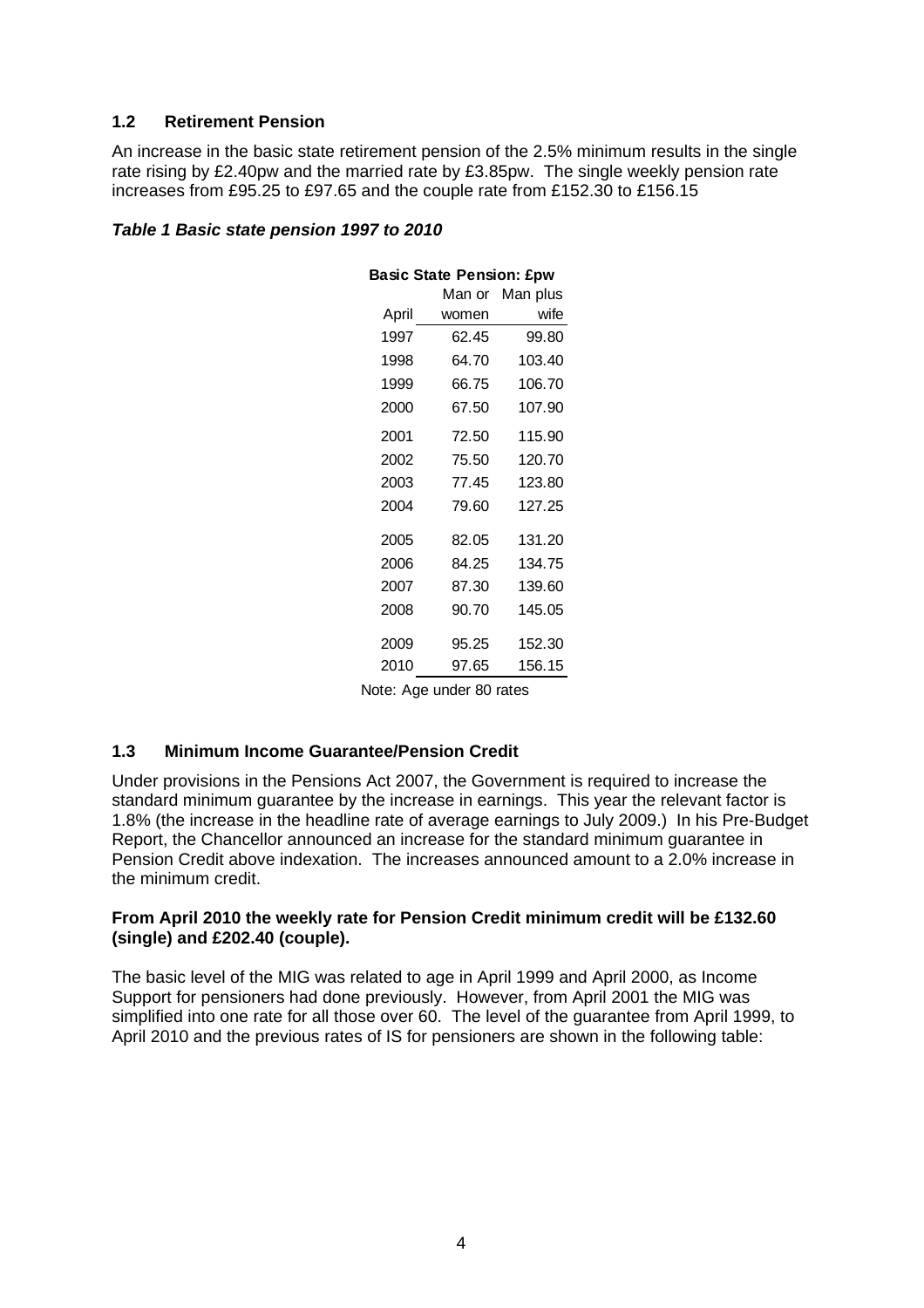|       | Single £pw |        |       | Couple £pw |        |        |
|-------|------------|--------|-------|------------|--------|--------|
| April | 60-74      | 75-79  | $80+$ | 60-74      | 75-79  | $80+$  |
| 1997  | 68.80      | 71.00  | 75.70 | 106.80     | 109.90 | 115.15 |
| 1998  | 70.45      | 72.70  | 77.55 | 109.35     | 112.55 | 117.90 |
| 1999  | 75.00      | 11.30  | 82.25 | 116.60     | 119.85 | 125.30 |
| 2000  | 78.45      | 80.85  | 86.05 | 121.95     | 125.35 | 131.05 |
| 2001  |            | 92.15  |       |            | 140.55 |        |
| 2002  |            | 98.15  |       |            | 149.80 |        |
| 2003  |            | 102.10 |       |            | 155.80 |        |
| 2004  |            | 105.45 |       |            | 160.95 |        |
| 2005  |            | 109.45 |       |            | 167.05 |        |
| 2006  |            | 114.05 |       |            | 174.05 |        |
| 2007  |            | 119.05 |       |            | 181.70 |        |
| 2008  |            | 124.05 |       |            | 189.35 |        |
| 2009  |            | 130.00 |       |            | 198.45 |        |
| 2010  |            | 132.60 |       |            | 202.40 |        |

<span id="page-4-0"></span>*Table 2 Income Support/Minimum Income/Pension Credit Guarantee – 1997 to 2010* 

## *Savings Credit*

The savings elements of the credit had previously risen in line with the Retirement Pension  $(i$ e. generally in line with prices) but the 2006 Pensions White Paper $3$  announced the Government's intention to limit the expansion of savings credit eligibility that would eventually result from this.

From 2008, the Pensions White Paper said that the savings credit threshold would rise in line with earnings; in advance of maximum amount of savings credit being frozen in 2015. Last year the RPI rose faster than earnings, and the savings credit thresholds and maxima were not uprated in line with earnings and prices in the way that had been envisaged. Instead the savings credit maximum was uprated in line with the increase in earnings (3.5%) and the threshold by more than this (5.2%). This was in line with the original policy intention.

This year the increase in average earnings (1.8%) is higher than the change in prices so the Savings Credit threshold might have been expected to increase in line with this. However, the Basic State Pension was increased by 2.5% and, in order to preserve the differential between the Savings Credit threshold and the state pension, the same 2.5% factor has been used to increase the threshold. The Saving Credit threshold rises by 2.5% from £96.00 to £98.40 pw (single) and £153.40 to £157.25 pw (couple).

The maximum amounts of savings credit are set at 60% of the difference between the threshold and the standard minimum guarantee. This results in small changes in the Savings Credit maxima. From April 20010 these will rise from £20.40 to £20.52 pw (single) and £27.03 to £27.09 pw (couple)

<span id="page-4-1"></span><sup>&</sup>lt;sup>3</sup>Security in Retirement Cm 6841 <u>http://www.dwp.gov.uk/policy/pensions-reform/security-in-retirement/white-</u> [paper/](http://www.dwp.gov.uk/policy/pensions-reform/security-in-retirement/white-paper/)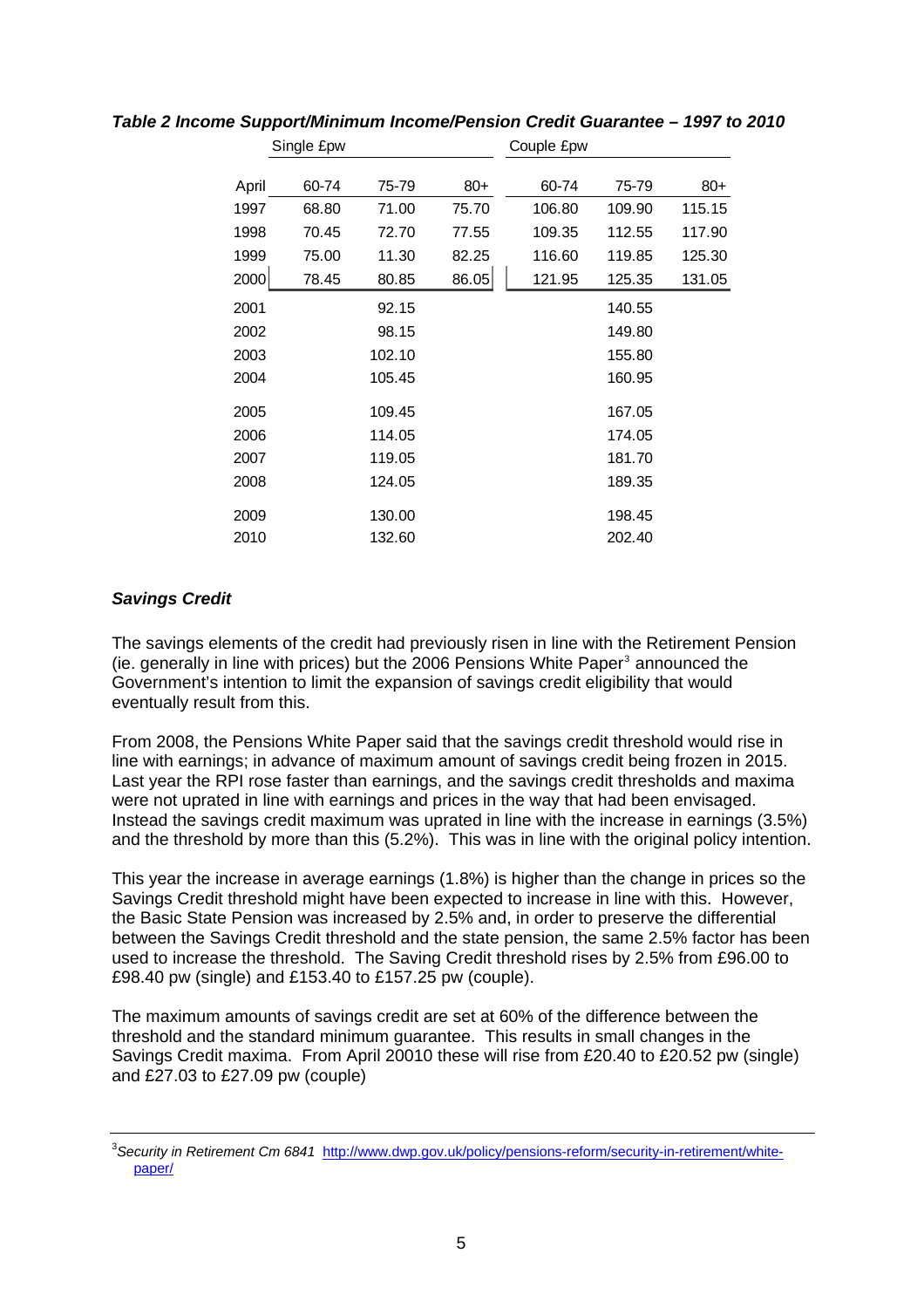## <span id="page-5-0"></span>**1.4 Child Benefit**

In the April 2008 Budget the Chancellor announced that from April 2009 Child Benefit for the first child would be increased to £20 a week. This was brought forward to January 2009 in the November 2008 Pre-Budget Report, so that Child Benefit rose from £18.80 per week to £20 for the first child and £12.55 per week to £13.20 for subsequent children.

There is no statutory requirement for Child Benefit to be increased but, usual practice has been to link it to the change in the RPI, which fell in the relevant period. The 2009 Pre-Budget report announced that some benefits and tax credits that would normally have been uprated by the RPI would be increased by 1.5%. This increase would be brought forward from increases expected in April 2011, when rates will be increased by the remaining amount necessary to make up the difference with the RPI for September 2010. Child Benefit is therefore to be increased by 1.5% from April 2010, when the weekly rate for the first child will be £20.30, 30p more than previously; and £13.40 for subsequent children, 20p more.

## **1.5 Incapacity Benefit / ESA**

Since 27 October 2008 there have been no new claims for Incapacity Benefit. Instead, new claimants who cannot work due to ill-health or disability are able to claim Employment and Support Allowance (ESA). The Government had previously announced this would be increased by the ROSSI index. This meant that the rates were increased by 6.3% in April 2009 and by 1.8% from April 2010.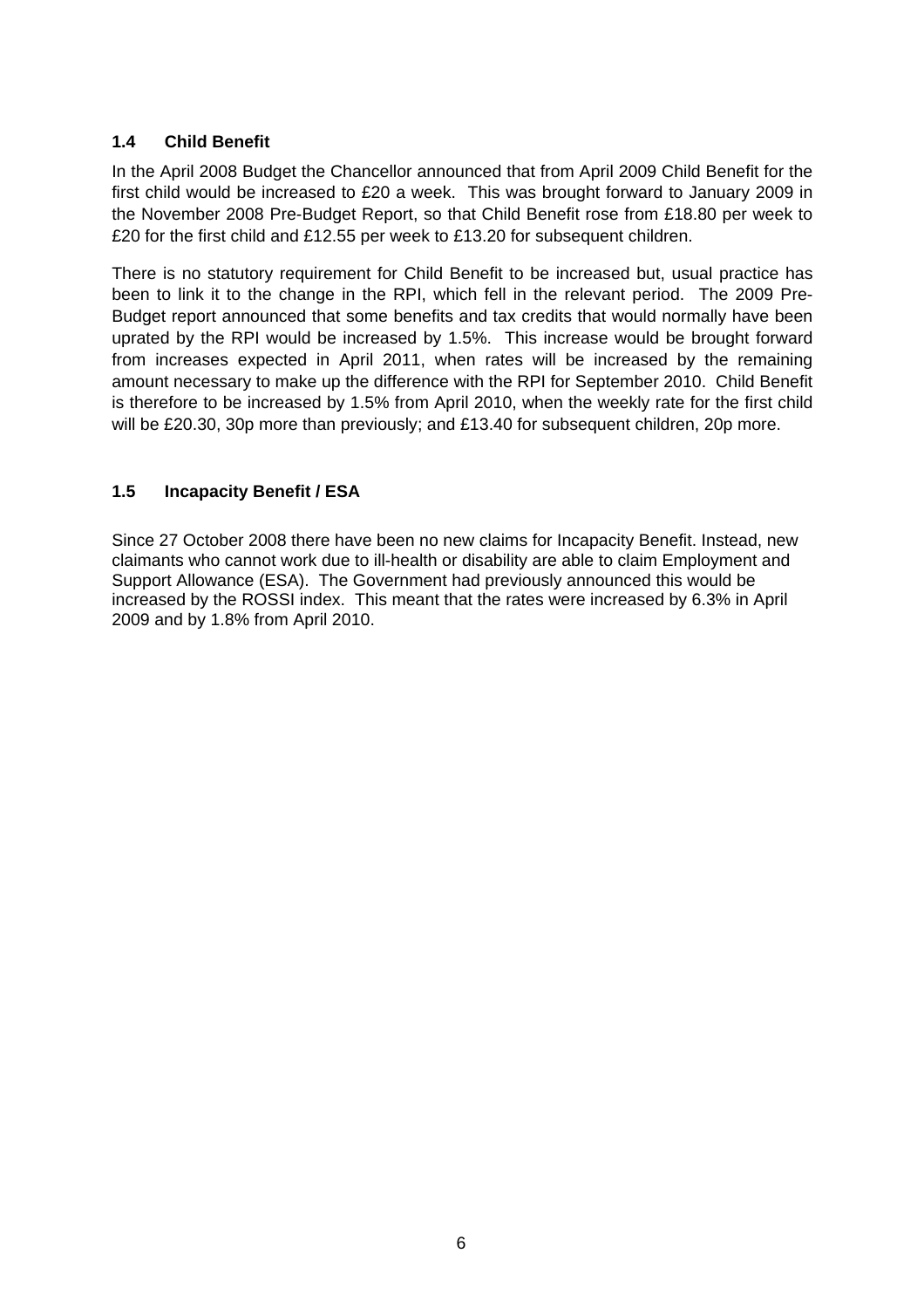# <span id="page-6-0"></span>**Table 3 Social Security Benefit rates 2010-11**

| £ per week                                           | Apr-09 | $Apr-10$ | £ per week                             | Apr-09           | $Apr-10$         |
|------------------------------------------------------|--------|----------|----------------------------------------|------------------|------------------|
| <b>Attendance</b>                                    |        |          |                                        |                  |                  |
| <b>Allowance</b>                                     |        |          |                                        |                  |                  |
| Higher rate                                          | 70.35  | 71.40    | <b>Income Support</b>                  |                  |                  |
| Lower rate                                           | 47.10  | 47.80    | Personal allowances                    |                  |                  |
|                                                      |        |          | Single 18-24                           | 50.95            | 51.85            |
|                                                      |        |          | Single 25+                             | 64.30            | 65.45            |
|                                                      |        |          | Couple                                 |                  |                  |
| <b>Child Benefit</b>                                 |        |          | both $18+$                             | 100.95           | 102.75           |
| Only/elder/eldest child                              | 20.00  | 20.30    | Dependent child <16                    | 56.11            | 57.57            |
| Subsequent child(ren)                                | 13.20  | 13.40    | Premiums                               |                  |                  |
|                                                      |        |          | Family                                 | 17.30            | 17.60            |
| <b>Disability Living Allowance</b><br>Care component |        |          |                                        |                  |                  |
| Highest                                              | 70.35  | 71.40    | <b>Carer's Allowance</b>               |                  |                  |
| Middle                                               | 47.10  | 47.80    |                                        | 53.10            | 53.90            |
| Lowest                                               | 18.65  | 18.95    |                                        |                  |                  |
| Mobility component                                   |        |          | Jobseeker's                            |                  |                  |
| Higher                                               | 49.10  | 49.85    | Allowance<br><b>Contribution based</b> |                  |                  |
| Lower                                                | 18.65  | 18.95    | Under 25                               | 50.95            | 51.85            |
|                                                      |        |          | $25+$                                  | 64.30            | 65.45            |
| <b>Employment &amp; Support Allowance</b>            |        |          |                                        |                  |                  |
| Under 25                                             | 50.95  | 51.85    | <b>Pension Credit</b>                  |                  |                  |
| $25+$                                                | 64.30  | 65.45    | Standard minimum                       |                  |                  |
|                                                      |        |          | guarantee                              |                  |                  |
| <b>Incapacity Benefit</b>                            |        |          | Single                                 | 130.00<br>198.45 | 132.60<br>202.40 |
| Long term                                            | 89.80  | 91.40    | Couple                                 |                  |                  |
| Short term                                           |        |          | <b>State Pension</b>                   |                  |                  |
| Lower                                                | 67.75  | 68.95    | Single                                 | 95.25            | 97.65            |
| Higher                                               | 80.15  | 81.60    | Couple                                 | 152.30           | 156.15           |
|                                                      |        |          |                                        |                  |                  |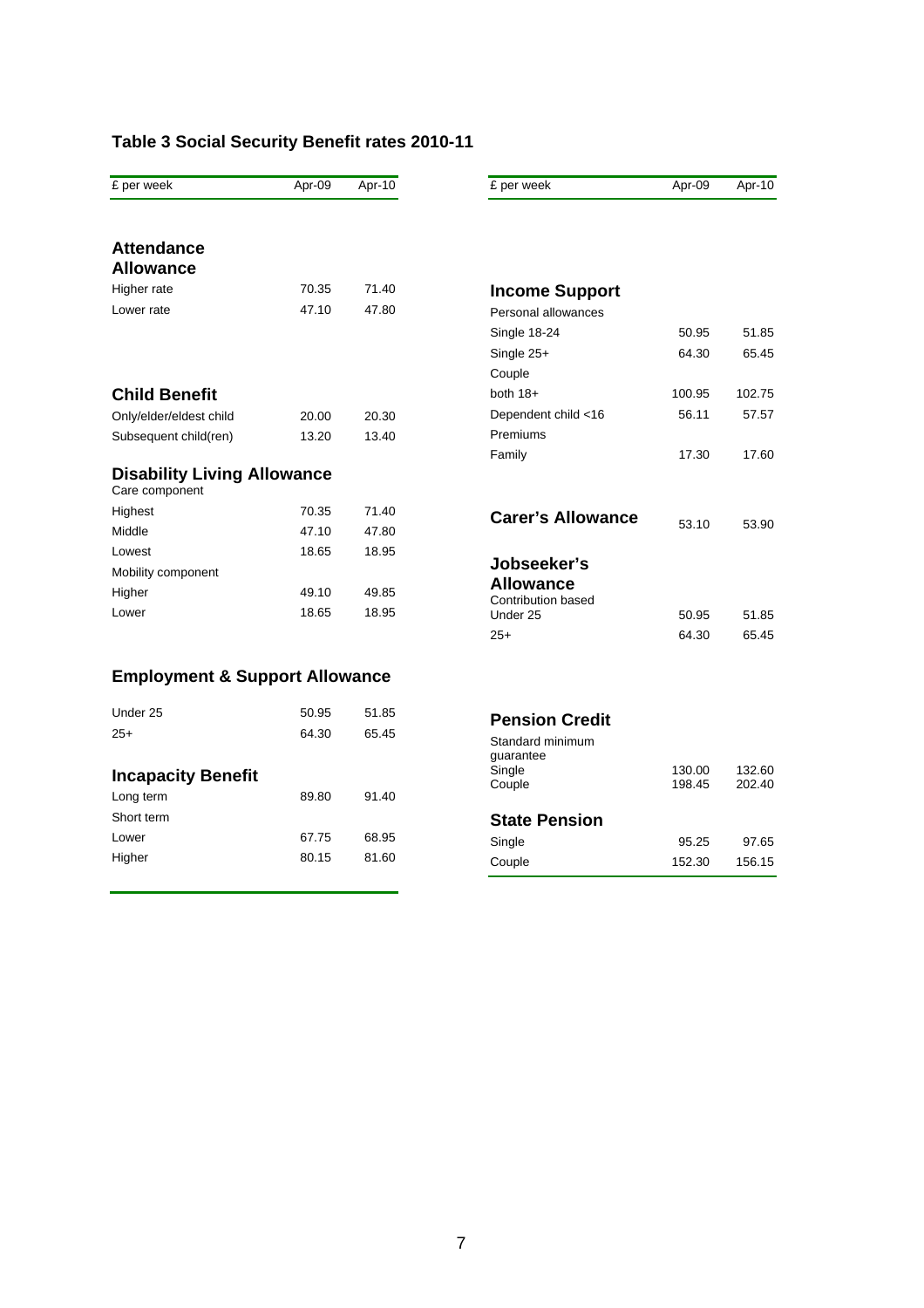## <span id="page-7-0"></span>**2 Tax Credits**

Under the *Tax Credits Act 2002* the Treasury is required to review the levels of tax credit elements on an annual basis 'in order to determine whether they have retained their value in relation to the general level of prices in the UK as estimated by the Treasury in such a manner as it considers appropriate<sup>1[4](#page-7-1)</sup> The expectation was that the basic working tax credit will be reviewed in line with prices and the child tax credit in line with earnings.<sup>[5](#page-7-2)</sup> The childcare element is not to be linked so directly as these costs do not necessarily follow the same trends. Their uprated levels announced by the Treasury at the 2009 Pre-Budget Report are as follows:

### **Table 4 Working and Child Tax Credits rates**

| £ per year (unless stated)                                  | Apr-09   | Change | Apr-10   |
|-------------------------------------------------------------|----------|--------|----------|
|                                                             |          |        |          |
| <b>Working Tax Credit</b>                                   |          |        |          |
| Basic element                                               | £1,890   | £30    | £1,920   |
| Couple and lone parent element                              | £1,860   | £30    | £1,890   |
| 30 hour element                                             | £775     | £15    | £790     |
| Disabled worker element                                     | £2,530   | £40    | £2,570   |
| Severe disability element                                   | £1,075   | £20    | £1,095   |
| 50+ Return to work payment (16-29 hours)                    | £1,300   | £20    | £1,320   |
| 50+ Return to work payment (30+ hours)                      | £1,935   | £30    | £1,965   |
| Childcare element of the Working Tax Credit                 |          |        |          |
|                                                             | £175 per |        | £175 per |
| Maximum eligible cost for one child                         | week     |        | week     |
|                                                             | £300 per |        | £300 per |
| Maximum eligible cost for two or more children              | week     |        | week     |
| Percentage of eligible costs covered                        | 80%      |        | 80%      |
| <b>Child Tax Credit</b>                                     |          |        |          |
| Family element                                              | £545     | -      | £545     |
| Family element, baby addition                               | £545     |        | £545     |
| Child element                                               | £2,235   | £65    | £2,300   |
| Disabled child element                                      | £2,670   | £45    | £2,715   |
| Severely disabled child element                             | £1,075   | £20    | £1,095   |
| Income thresholds and withdrawal rates                      |          |        |          |
| First income threshold                                      | £6,420   |        | £6,420   |
| First withdrawal rate                                       | 39%      |        | 39%      |
| Second income threshold                                     | £50,000  | -      | £50,000  |
| Second withdrawal rate                                      | 6.67%    |        | 6.67%    |
| First threshold for those entitled to Child Tax Credit only | £16,040  | £150   | £16,190  |
| Income disregard                                            | £25,000  | ÷      | £25,000  |

Most of the elements of tax credits would have been expected to be increased in line with inflation, which fell in the relevant period. The 2009 Pre-Budget report announced that some benefits and tax credits that would normally have been uprated by the RPI would be

<span id="page-7-1"></span> $4$  Section 41(1)

<span id="page-7-2"></span><sup>5</sup> Committee Stage of the Tax Credits Bill in the Lords 23 May 2002 c CWH 143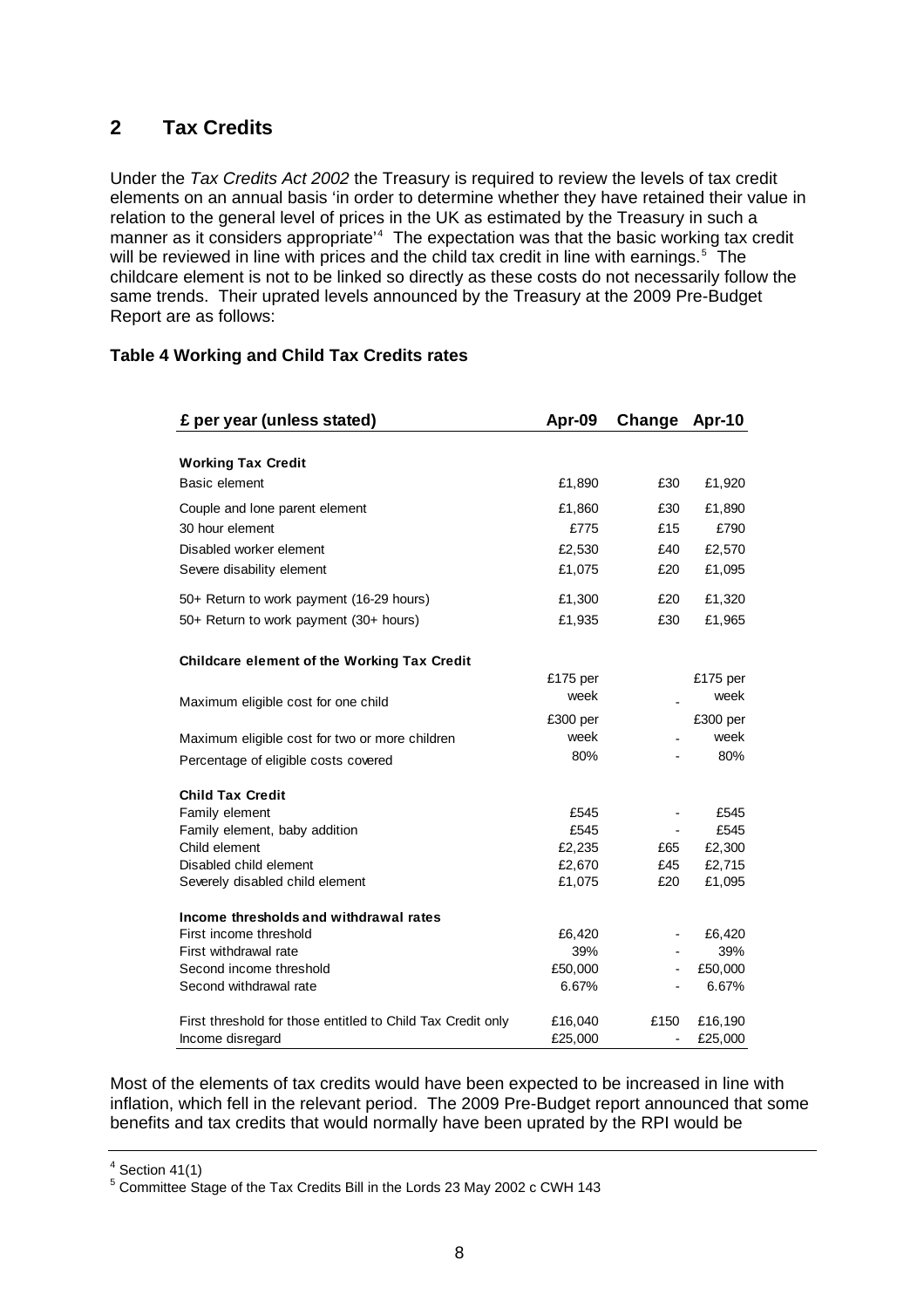<span id="page-8-0"></span>increased by 1.5%. This increase would be brought forward from increases expected in April 2011, when rates will be increased by the remaining amount necessary to make up the difference with the RPI for September 2010. From April 2010, most elements of personal tax credits will rise by 1.5% with the exception of the child element of Child Tax Credit (CTC) where the increase is 2.9%.<sup>[6](#page-8-1)</sup> The family element remains (again) frozen at £545 per year. The income thresholds for CTC also remain at the same level, £6,420 and £50,000 per year.

The maximum eligible childcare costs (again) remain at £175 for one child and £300 for two or more children. The percentage of eligible childcare costs at 80 per cent.

The disregard in Tax Credits for increases in income between one tax year and the next remains at £25,000.

## **3 Links**

DWP table for all benefits before and after the 2010 uprating: <http://www.dwp.gov.uk/docs/benefitrates2010.pdf>

Uprating statement House of Commons Debate 10 December 2009 <http://www.publications.parliament.uk/pa/cm200910/cmhansrd/cm091210/debtext/91210-0006.htm#09121054000004>

HM Treasury Press Notice *Value added tax, income tax allowances, national insurance contributions, child and working tax credit rates 2010-11 and other rates* [http://www.hm-treasury.gov.uk/prebud\\_pbr09\\_press02.htm](http://www.hm-treasury.gov.uk/prebud_pbr09_press02.htm)

## **3.1 Earlier notes:**

This note is the latest in an annual series since 1999; Earlier editions are as follows:

| Uprating     | Library  |
|--------------|----------|
| taking place | Standard |
| in April     | Note     |
| (clickable   | Number:  |
| link)        |          |
| 1999         | 195      |
| 2000         | 300      |
| 2001         | 577f     |
| 2002         | 1715     |
| 2003         | 1969     |
| 2004         | 2781     |
| 2005         | 3275     |
| 2006         | 3819     |
| 2007         | 4177     |
| 2008         | 4537     |
| 009          | 4901     |

<span id="page-8-1"></span> $6$  The increase in the child element of the Child Tax Credit is not affected by the proposal to take account of increases in April 2010 in the 2011 uprating (HMT Pre-Budget Report 2009 para 5.19)